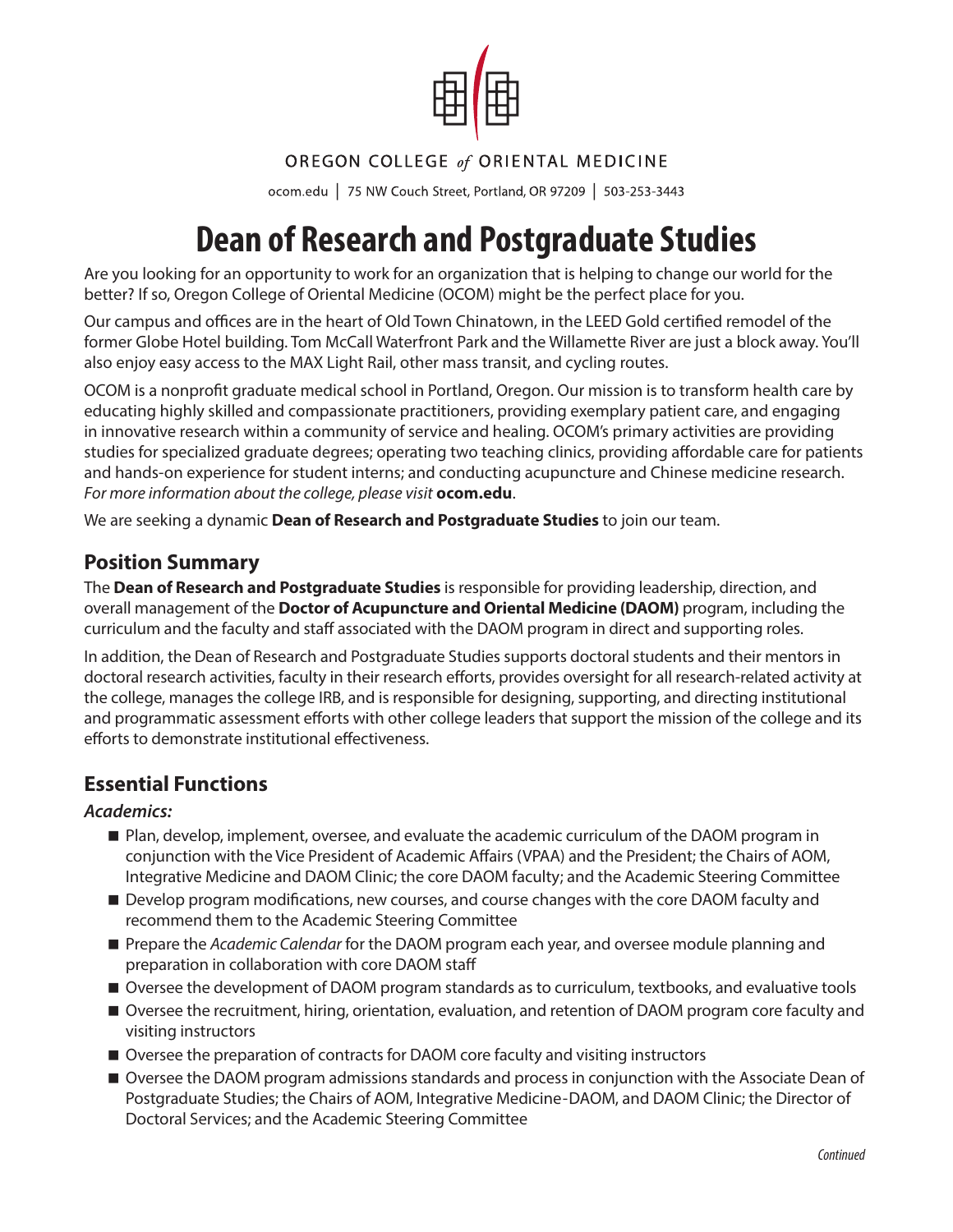- Oversee the recruitment of prospective DAOM students
- **Provide direction and oversight for the DAOM admissions process**
- **Provide or delegate transcript evaluation and academic advising for DAOM transfer students**
- Oversee the development of new and/or revised academic policies and procedures and submit them to the Academic Steering Committee for approval
- Make recommendations to the President, the VPAA, and the Academic Steering Committee regarding changes in academic policies and procedures
- Approve DAOM course outlines and syllabi
- Develop and coordinate research grant applications
- Oversee maintenance and expansion of REDCap, AcuTrials®, and qiPARTNER databases in conjunction with IT department
- Support DAOM student writing and publication
- Teach the DAOM Research course lectures and arranging quest lectures for Research Grand Rounds, making assignments and grading them, and further developing this course
- **Phase into teaching the DAOM Assessment Skills course and the DAOM Teaching Skills course (the** courses alternate years – Assessment Skills in 2021-2022). Other teaching duties as assigned, from 25 percent or up to 50 percent of FTE allocation

#### *Administrative:*

- **Develop, implement, and review departmental goals, objectives, and action plans, ensuring proper** growth of the department consistent with the OCOM mission
- **Design and implement proper management of faculty and staff to maximize manpower while** maintaining program excellence; delegate as appropriate to the Associate Dean and Clinical Director
- **Prepare the DAOM program budget, and manage and monitor the DAOM program revenues and** expenses throughout the fiscal year, keeping both the VPAA and the President informed of any budgetary departures
- **Provide direction and oversight to the Associate Dean of Postgraduate Studies; the Chairs of AOM,** Integrative Medicine-DAOM, and DAOM Clinic; and CL720/CL820 Clinical Case Studies instructors. Revise job descriptions, hire, train, and conduct evaluations for these doctoral staff and faculty positions with input as needed from the VPAA.
- Contribute to the ongoing processes of institutional self-evaluation, strategic planning, and accreditation, and prepare reports required to support institutional and programmatic accreditation activities
- Assist the President in providing effectiveness reports and support for Board of Trustees governance by identifying policy issues for board consideration and completing effective policy analysis and other assessments to inform the President and trustee decision-making
- Take primary responsibility for DAOM program specialty accreditation

## **Knowledge, Skills, and Abilities**

- Advanced knowledge of the AOM profession, including requirements of regulatory bodies
- Knowledge of curriculum design and educational principles applying to medical education and to adult learners
- Knowledge in higher education administration
- $\blacksquare$  Knowledge of budget and financial planning
- Advanced knowledge of general office software, especially Microsoft Office and Google Workspace applications
- **Possess advanced skills in oral and written communication, organization, project management, planning,** and administrative management
- Expertise in assessment, data collection, data analysis, and educational outcomes